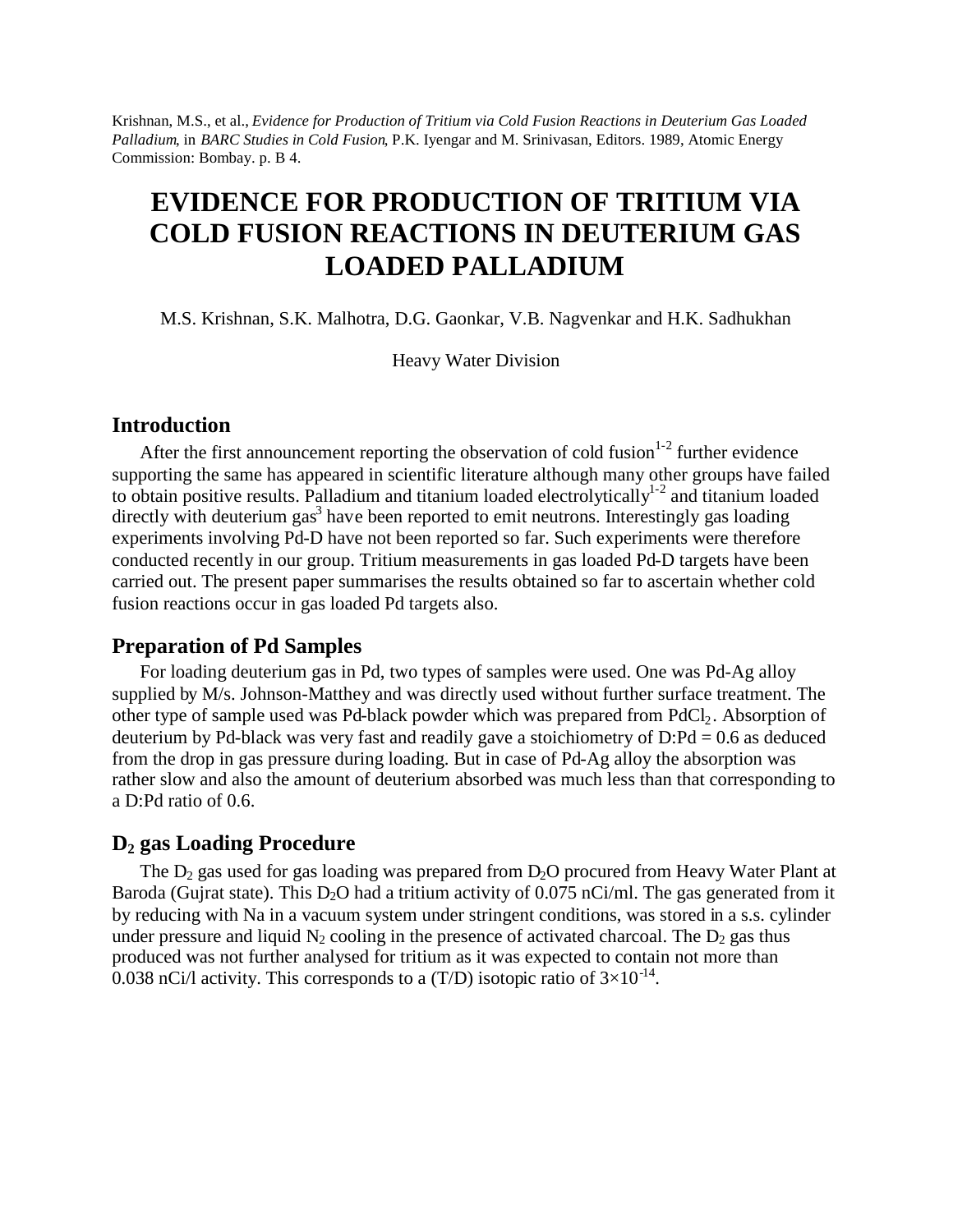The schematic drawing of the experimental set up used for gas loading is given in Fig. 1. It essentially consists of a vacuum system equipped with a rotary pump and an oil diffusion pump giving a vacuum of  $10^{-6}$  torr. The s.s. reaction vessel C containing the Pd sample is connected to the vacuum system through an s.s. buffer tank B. Deuterium cylinder D is connected to the vacuum system through needle valve V1. The system is also equipped with a pressure gauge G and a manometer/ pressure gauge VG. The entire system was tested for a vacuum of  $10^{-6}$  torr and pressure of 100 Kg/cm<sup>2</sup>. A weighed amount of Pd-black or Pd-Ag alloy was taken in the vessel and heated to  $600^{\circ}$ C for 2 hours under a vacuum of better than  $10^{-5}$  mm. After cooling to room temperature, deuterium gas was filled at 1 atm. pressure and the system sealed off to attain equilibrium.



**Fig. 1. Schematic diagram of equilibration system.**

After completion of gas loading the vessel containing the Pd sample was isolated from the filling system and transferred into a closed glass container in a dry enclosure, free of moisture or oxygen and kept for equilibration for several hours. Adequate precautions were taken to avoid inadvertent exposure to moisture since this would lead to catalytic recombination of absorbed  $D_2$ gas with  $O_2$ , accompanied by considerable increase in temperature. The entire deuterium absorbed in Pd would be lost if dire precaution is not taken. This was confirmed in one set of experiments where the loaded sample was accidentally exposed to air and the resultant water sample equilibrated did not show any activity.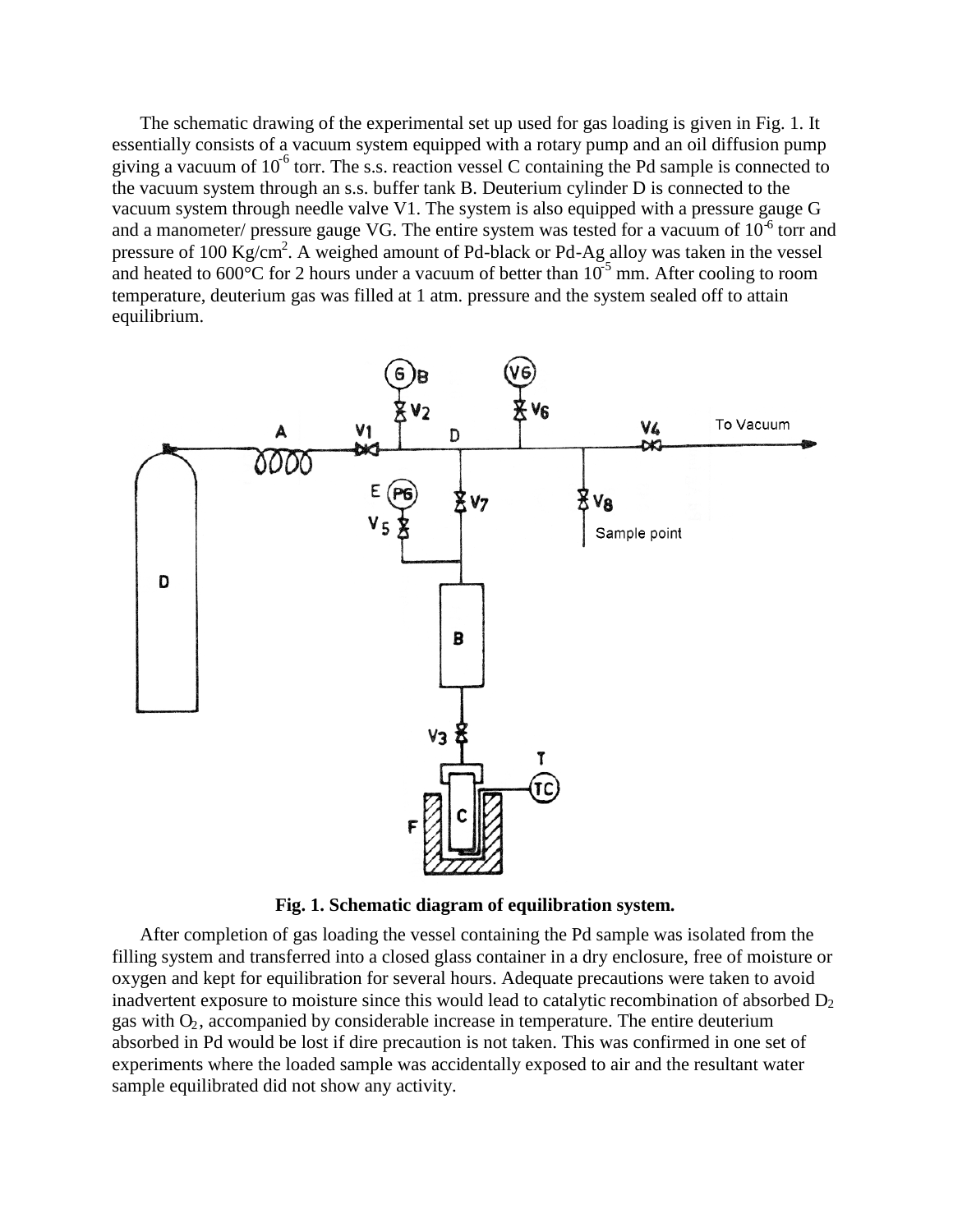## **Tritium Analysis**

In order to measure the tritium if any produced due to cold fusion reactions the deuterated Pd samples were kept in contact with distilled water for a few hours to extract the tritium by isotopic exchange into the water. The water samples containing tritium were later sent to the Tritium group of the Health Physics Division for liquid scintillation counting using procedures described in this report elsewhere.

In converting the measured tritium activity in the distilled water to a calculated tritium activity originally present in the Pd samples, there is a conversion factor to be used which is computed as follows:

Taking into consideration the exchange reaction

$$
T_{\text{abs}} + H_2O = H_{\text{abs}} + HTO \tag{1}
$$

and applying laws of Chemical Equilibrium, one obtains the following relation for low tritium concentration:

$$
Y_i.n_g = n_i[X_e(1/K+1) - X_i]
$$
 (2)

where  $X \& Y$  refer to tritium atom fraction in the absorbed and the liquid phases respectively and subscripts i and e refer to initial and equilibration conditions respectively.  $n_{\rm o} \& n_{\rm i}$  are the gm moles of gas absorbed in metal and gm moles of water taken for equilibration. K is the equilibrium constant for reaction (1) and was taken to be the same as for exchange of tritium between hydrogen and water, since at equilibrium the system consists mainly of H both in the absorbed and the liquid phases. The value of K is<sup>4</sup> 6.128 at 30 °C. Yi calculated from equation (2) gives the number of tritium atoms produced for every deuterium atom absorbed in the metal. The tritium atom fraction X can be calculated from the tritium activity A applying equation 3.

$$
x_e = \frac{A}{d \times 3200}
$$
 (3)

where A is activity in Ci/ml and d is density of water in gm/ml ( $d = 0.996542$  at  $27^{\circ}$ C).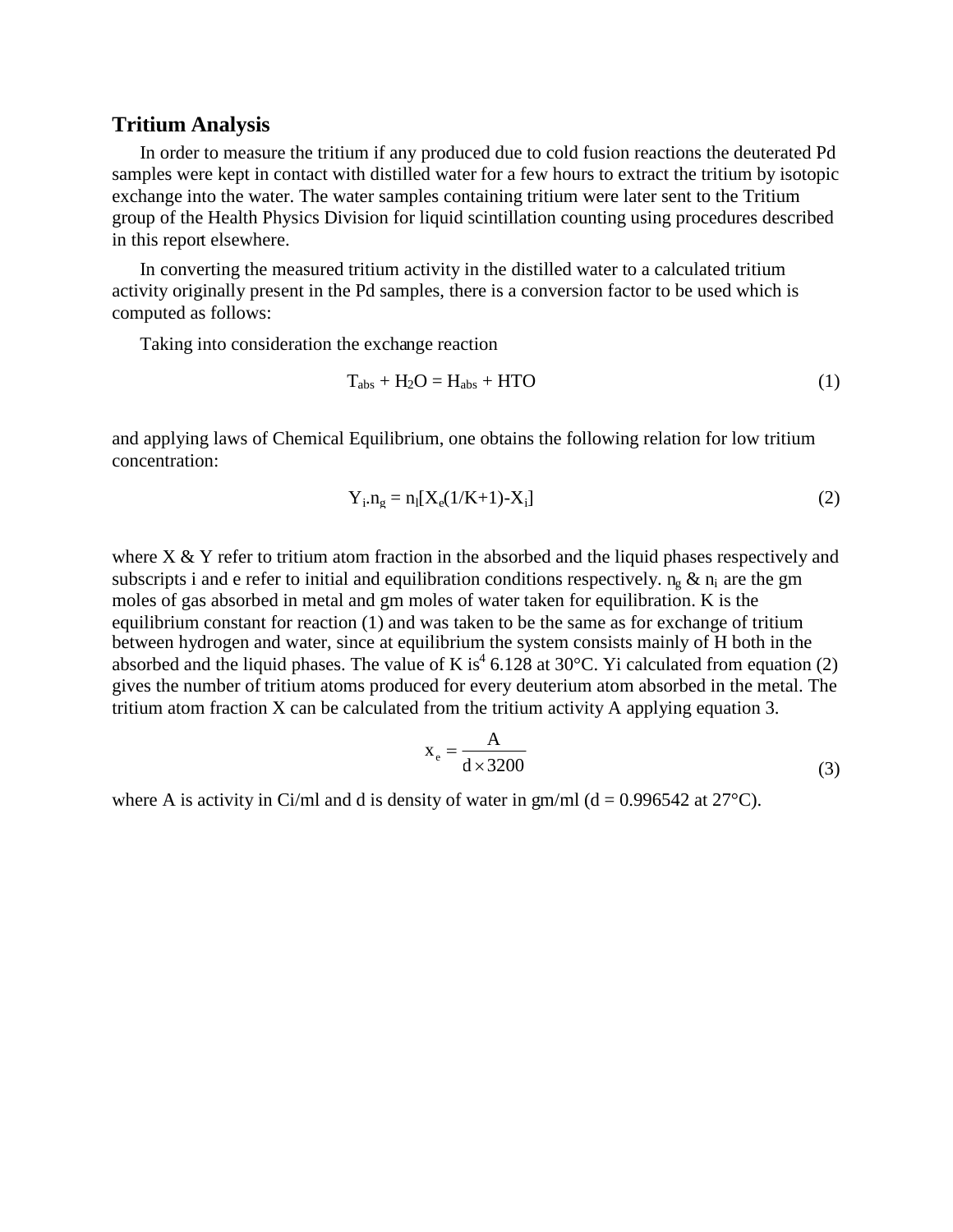# **Results and Discussion**

Table I summarises the results of the tritium measurements on the four samples studied by us. The first three rows give the experimental parameters viz. mass of sample, volume (STP) of deuterium absorbed and the volume of water employed for isotopic exchange. The fourth row gives the D/Pd ratio. The fifth row shows the time for which the gas loaded Pd samples were kept undisturbed in the same pressure at which  $D_2$  gas has been loaded. The seventh row gives the tritium activity of the water after equilibration. The last two rows give the idea of absolute amounts of tritium present in the metal before equilibration. The T/D ratio is about two to three times more in the case of Pd-Ag foils as compared to Pd black (6th row). It should be noted that the T/D ratio in the targets is in the range of  $10^{-12}$  to  $10^{-11}$  which is more than two orders of magnitude higher than that in the initial deuterium gas used for loading.

|                | 1 Nature of Sample                                        | Pd black<br>powder   |                      | Pd-Ag foil* Pd Ag foil* | Pd Ag foil <sup><math>\ddagger</math></sup><br>(single foil) |
|----------------|-----------------------------------------------------------|----------------------|----------------------|-------------------------|--------------------------------------------------------------|
| 2              | Mass (gms)                                                | 20.0                 | 0.96                 | 0.43                    | 10.9                                                         |
| 3 <sup>7</sup> | Volume of $D_2$ gas absorbed<br>(ml)                      | 1325                 | 34.5                 | 20.2                    | 518.4                                                        |
| 4              | D/Pd ratio                                                | 0.63                 | 0.46                 | 0.45                    | 0.45                                                         |
| 5              | Time of equilibrations (hrs)                              | 16                   | 16                   | 240                     | 240                                                          |
| 6              | Vol. of water used for isotopic<br>exchange (ml)          | 50                   | 6                    | 5                       | 50                                                           |
| 7 <sup>7</sup> | Tritium activity of water after<br>equilibration (nCi/ml) | 0.22                 | 0.16                 | 0.88                    | 0.23                                                         |
| 8              | $(T/D)$ ratio                                             | $3.24\times10^{-12}$ | $1.08\times10^{-11}$ | $8.31\times10^{-11}$    | $8.67\times10^{-12}$                                         |
| 9              | Absolute tritium activity (nCi)                           | 11.05                | 0.97                 | 4.32                    | 11.58                                                        |
|                | 10 Number of tritium atoms in Pd                          | $2.31\times10^{11}$  | $2.02\times10^{10}$  | $8.96\times10^{10}$     | $2.4 \times 10^{11}$                                         |
|                |                                                           |                      |                      |                         |                                                              |

#### **TABLE I Summary of Tritium Measurements**

\*These were the triangular foils also studied by Autoradiography.

‡ This was a single 11.5 cm dia foil; same as cathode used in cell of paper A2.

A fresh lot of Pd black (10 gms) and Pd-Ag foils (0.43 gms) were equilibrated, with  $D_2$  gas and after this accidentally they were exposed to air. These became intensely hot and on equilibration with distilled water and analysis of T in the equilibrated water, the T activity observed in both was below detectable limit. The same sample of Pd-Ag foil (0.43) was reactivated (650°C, 10<sup>-5</sup> mm) and again loaded with  $D_2$  gas which shows the results as in the 3rd